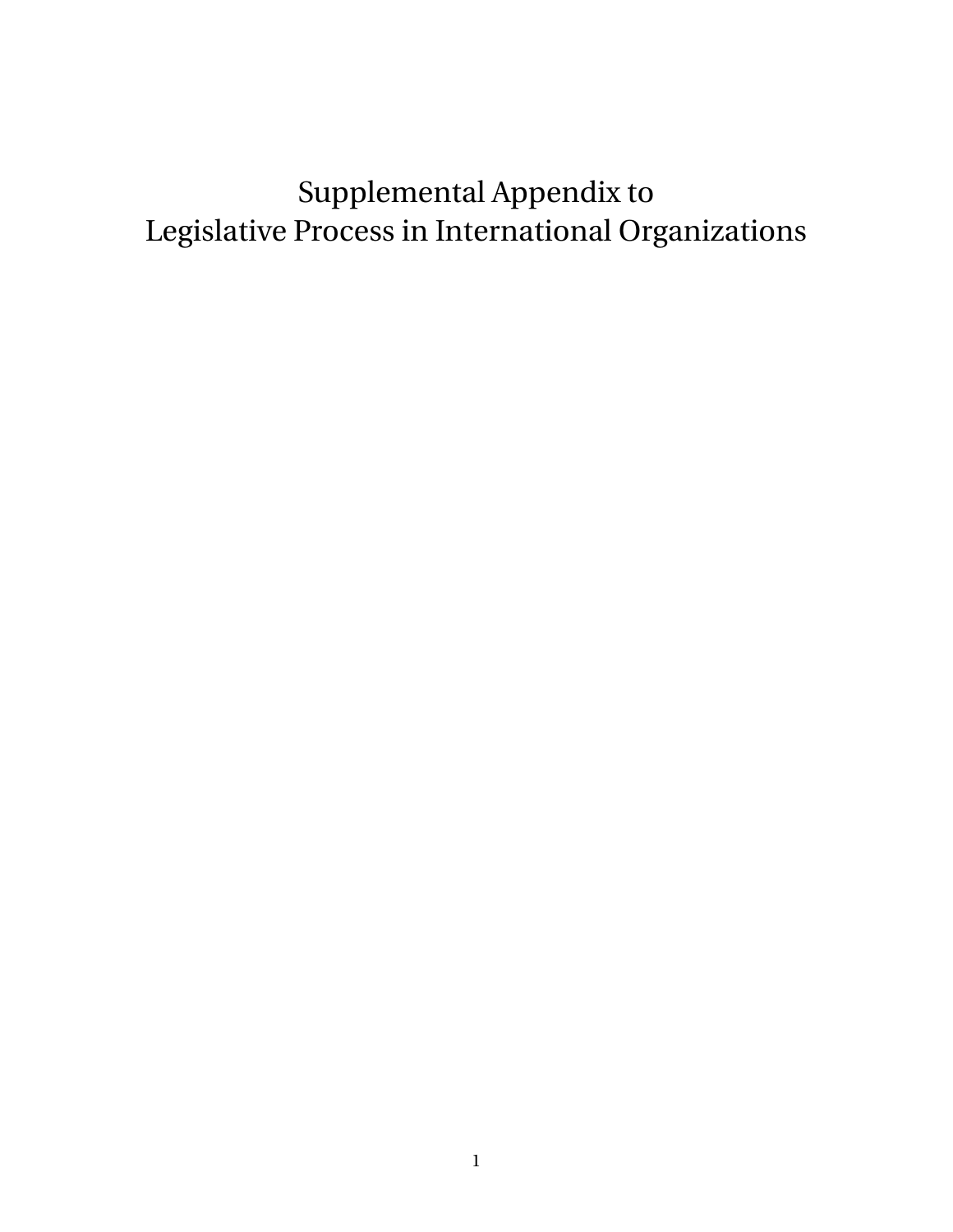## **1 Defining an International Assembly**

When can an international organization or institution be considered an international assembly? We propose that IOs should be considered international assemblies—which are akin in many ways to legislatures—if they meet the following four criteria.<sup>[1](#page-1-0)</sup> First, international assemblies purport to create output, as opposed to serving adjudicatory or advisory purposes. Second, international assemblies have rules to arbitrate disagreement over outputs (e.g., unanimity, majority rule, veto). Third, in contrast to organizations that exist for an ephemeral or ad hoc purpose, international assemblies are created to exist into perpetuity. Fourth, international assemblies include nation-states as their members.[2](#page-1-1) Our criteria reveal similarities between domestic legislatures and international assemblies. Domestic legislatures are alternatives to the violent renegotiation of policy within a country—institutions created to prevent conflict by establishing methods by which to determine policy. As long as legislative policy output is better than the risk and payoff of conflict (e.g., civil war), legislatures persist. International assemblies function with a similar purpose. Consider the United Nations, a post-war set of rules designed to produce "policy" and prevent conflict *between* countries; as long as its policy is better than the risk and payoff of interstate war, the UN persists. We do not wish to overstate the similarities between domestic legislatures and international assemblies, but instead make the case that they are more similar than they have to date been treated in the literature.<sup>[3](#page-1-2)</sup>

<span id="page-1-0"></span> $1B$  Because the majority of the US and comparative literature on legislative procedure takes the existence of a legislature as given, we were unable to find an extant definition. For example, [Gandhi](#page-9-0) [\(2008\)](#page-9-0) defines a legislature as "a body with formal, but solely, legislative powers." [Talmon](#page-13-0) [\(2005\)](#page-13-0) argues the UN Security Council (UNSC) transitioned to a world legislature in 2001 as it moved from issuing reactive resolutions about particular countries, groups, and situations to issuing more proactive and preemptive resolutions addressing more general situations. Although we find this definition compelling in the context of the UNSC, we find it difficult to generalize to a broader cross-section of IOs.

<span id="page-1-1"></span> $2$ This is similar to the criterion used by [Karns](#page-10-0) [\(2016\)](#page-10-0) to distinguish assemblies from parliaments. See also [Høy](#page-10-1)[land](#page-10-1) [\(N.d.\)](#page-10-1). Some international organizations also include members that are not nation-states (e.g, the IMF).

<span id="page-1-2"></span> $3$ One potential criticism that may be levied against the drawing of parallels between international assemblies and domestic legislatures is that enforcement is more pervasive in the domestic context. Although enforcement is not one of our criterion for defining an international assemblies, international assemblies and domestic legislatures are also similar in terms of their (lack of) ability to enforce policy outputs. Fines are to domestic enforcement as penalties or sanctions are to international enforcement; police action is to domestic enforcement as military action is to international enforcement. Another potential criticism relates to the fact that states are thought to have many venues (including unilateral action) for enacting their policies in the international system, while no such "outside option" exists in the domestic realm. Although this critique implies that domestic groups have no out-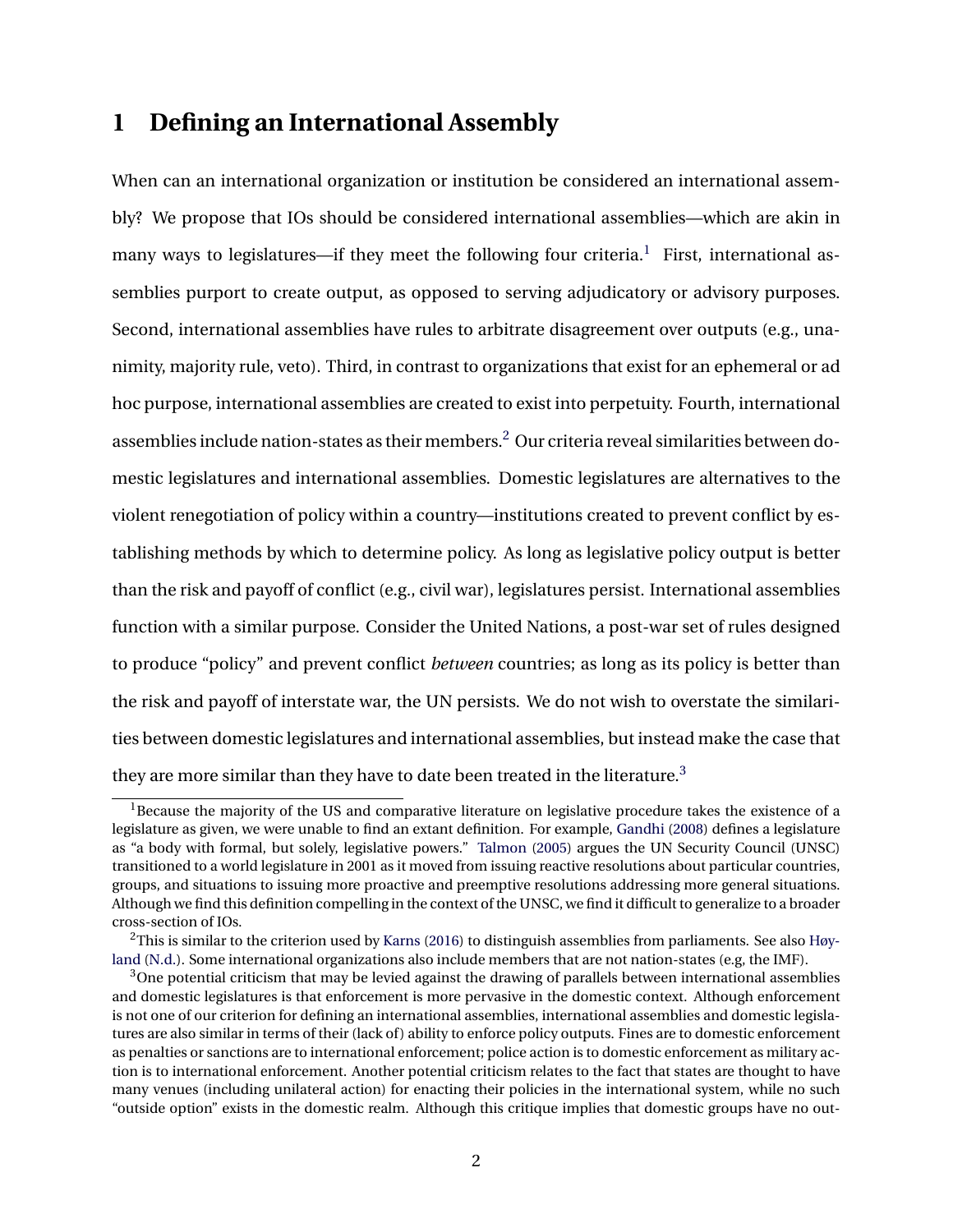In Table [1,](#page-2-0) we provide a list of seventeen prominent international organizations and institutions and evaluate them on the extent to which they each can be considered an international assemblies according to the the four criteria described above. We make no claim that this is a complete list of all international organizations,  $4$  nor do we argue that any of these IOs should be considered a quintessential international assembly on its face. Our intention is simply to evaluate the extent to which a number of well-known international organizations can be considered international assemblies based on an examination of each organization's founding documentation.[5](#page-2-2)

| <b>Abbreviation</b> | <b>Name</b>                                                              | Output | <b>Rules</b> | <b>Perpetuity</b> | <b>Members</b> |
|---------------------|--------------------------------------------------------------------------|--------|--------------|-------------------|----------------|
| <b>UNGA</b>         | <b>United Nations General Assembly</b>                                   |        |              |                   |                |
| <b>UNSC</b>         | <b>United Nations Security Council</b>                                   |        |              |                   |                |
| <b>UNESCO</b>       | United Nations Educational, Scientific and Cultural Organization         |        |              |                   |                |
| <b>IMF</b>          | <b>International Monetary Fund</b>                                       |        |              |                   | .∕*            |
| <b>IBRD</b>         | International Bank for Reconstruction and Development (World Bank Group) |        |              |                   |                |
| <b>IFC</b>          | International Finance Corporation (World Bank Group)                     |        |              |                   |                |
| <b>WTO</b>          | North-Atlantic Treaty Organization                                       |        |              |                   |                |
| <b>OPEC</b>         | Organization of the Petroleum Exporting Countries                        |        |              |                   |                |
| <b>NATO</b>         | World Trade Organization                                                 |        |              |                   |                |
| LAS                 | League of Arab States                                                    |        |              |                   |                |
| <b>ASEAN</b>        | <b>Association of Southeast Asian Nations</b>                            |        |              |                   |                |
| <b>OAS</b>          | <b>Organization of American States</b>                                   |        |              |                   |                |
| <b>ICAO</b>         | International Civil Aviation Organization                                |        |              |                   |                |
| <b>ISO</b>          | International Organization for Standardization                           |        |              |                   |                |

<span id="page-2-0"></span>Figure 1: International Organizations as International Legislatures

Notes:

1. The IOs listed in Figure 1 do not constitute the universe of possible IOs.

2. For items denoted with a ".", we were unable to locate the relevant information in originating documents.

3. Members  $-\checkmark$  \*: IO includes members that are not nation-states.

#### Based exclusively on their founding documentation, eleven of the fourteen organizations

side options when they fail at seeing their preferred policies legislated, there are other venues (e.g., state and local governments, rules for a private establishment) where people might get polices enacted by bypassing the national legislature.

<span id="page-2-1"></span><sup>4</sup>The IOs listed in Table [1](#page-2-0) are generally representative of international organizations discussed in preeminent introductory textbooks (e.g., [Hurd](#page-10-2) [2014,](#page-10-2) [Pease](#page-12-0) [2012\)](#page-12-0).

<span id="page-2-2"></span><sup>5</sup>Other documentation for these organizations may well include information on these dimensions. We consulted only founding documentation for each IO may include information that is listed as "missing" in Table [1.](#page-2-0) We chose to consult only the founding documentation of each IO for two reasons: (1) to generate a conservative estimate of the number of IOs that are international legislatures, and (2) to avoid overestimating the extent to which studying legislative process might be useful to IO scholars. A complete list of each IO's founding documentation will be made available on the authors' websites upon publication.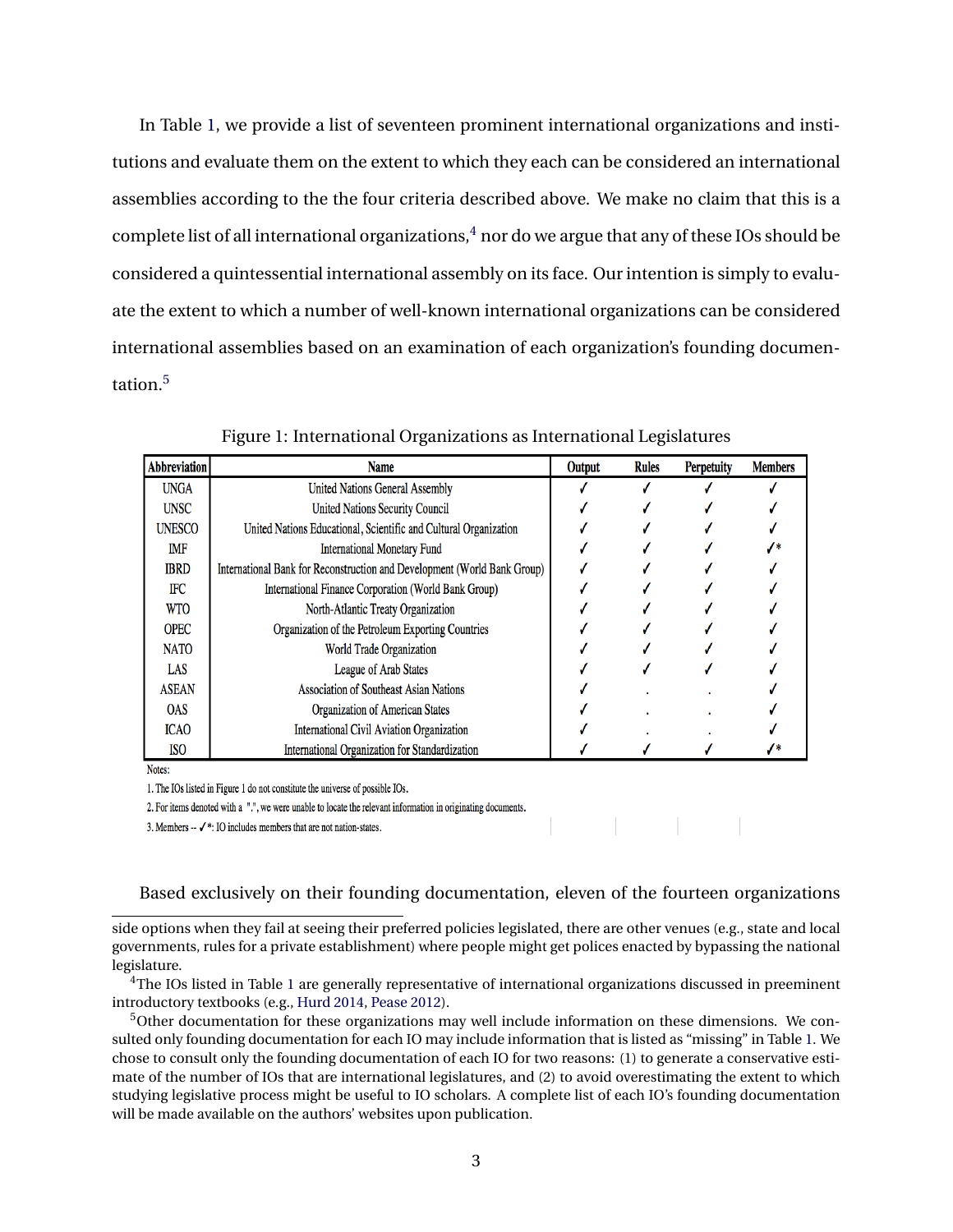included in Table [1](#page-2-0) meet all four of the aforementioned criteria to be considered an international legislature. Turning to our second and third criteria—the extent to which the remaining IOs have rules to arbitrate disagreement over outputs and are created to exist in perpetuity—all but three international assemblies in Table [1](#page-2-0) make the cut. $6$  With regard to our final criterion, all of the IOs listed in Table [1](#page-2-0) include nation-states as members.

## **2 Codebook**

In this section, we describe the coding rules used for Table 1 in the letter and Table 1 in the Appendix.

#### **2.1 Table 1 (Letter)**

- *Committees*: 1 if committees are all committees of the whole; 2 if committees are made up of a subset of the whole; 0 if no committees are used in the organization.
- *Recorded Votes*: 1 if there are some votes are recorded; 2 if all votes are recorded, 0 if no votes are recorded.[7](#page-3-1)
- *Voting Rule*: 0 if there is a majority vote; 1 if 2/3 rule, 2 if unanimous rule, 3 if is another voting rule.
- *Agenda Control*: Agenda Control coded 0 if a leadership group has complete control, 1 if members can completely freely propose items, 2 if some coalition of members is required to propose items, 3 if something else.

<span id="page-3-0"></span> $6$ The originating documents for the Association of Southeast Asian Nations (ASEAN), the Organization of American States (OAS), and the International Civil Aviation Organization (ICAO) make no mention of rules to arbitrate disagreement or indicate that these organizations were created in to exist into perpetuity. Although we do not consider these IOs to be international assemblies based on their founding documentation, it is possible that other documentation—or institutional norms—may cause other scholars to classify them as international assemblies.

<span id="page-3-1"></span><sup>&</sup>lt;sup>7</sup>We only consider a vote recorded if it is made public.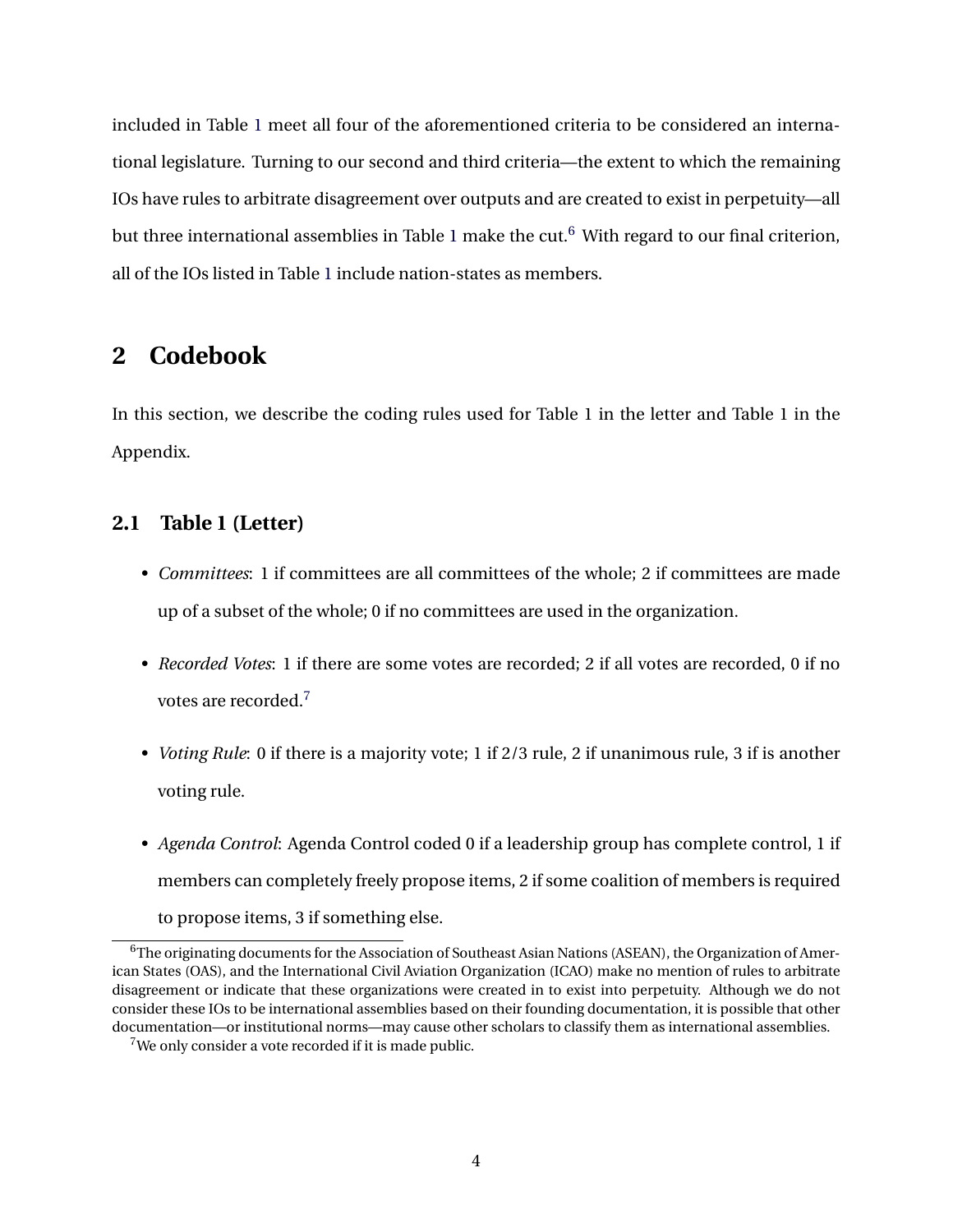- *Amendments*: 1 if members can amend a proposal being considered in a meeting of the whole body; 0 otherwise.
- *Scheduling Proposals*: 1 if members can schedule a proposal on the floor; 2 if only leadership can schedule a proposal on the floor; 3 if group of members need to schedule proposals.
- *Debate Limits*: 1 if rules allow for debate limits; 0 if there are no rules that allow for debate limits.

### **2.2 Table 1 (Appendix)**

- *Output*: 1 if the organization purports to create output; 0 otherwise.
- *Rules*: 1 if the organization has rules that help to arbitrate disagreement within the whole body; 0 otherwise.
- *Perpetuity*: 1 if organization serves some enduring purpose which allows it to exist into perpetuity; 0 otherwise.
- *Nation States*: 1 if the organization has nation-states and other (governmental or nongovernmental) actors as members; 2 if membership only includes nation states; 0 otherwise.

## **3 Founding Documentation**

In this section, we list the founding documentation for each international assembly used to code the procedures discussed in our letter and this appendix.

- UNGA
	- **–** UNGA Rules of Procedure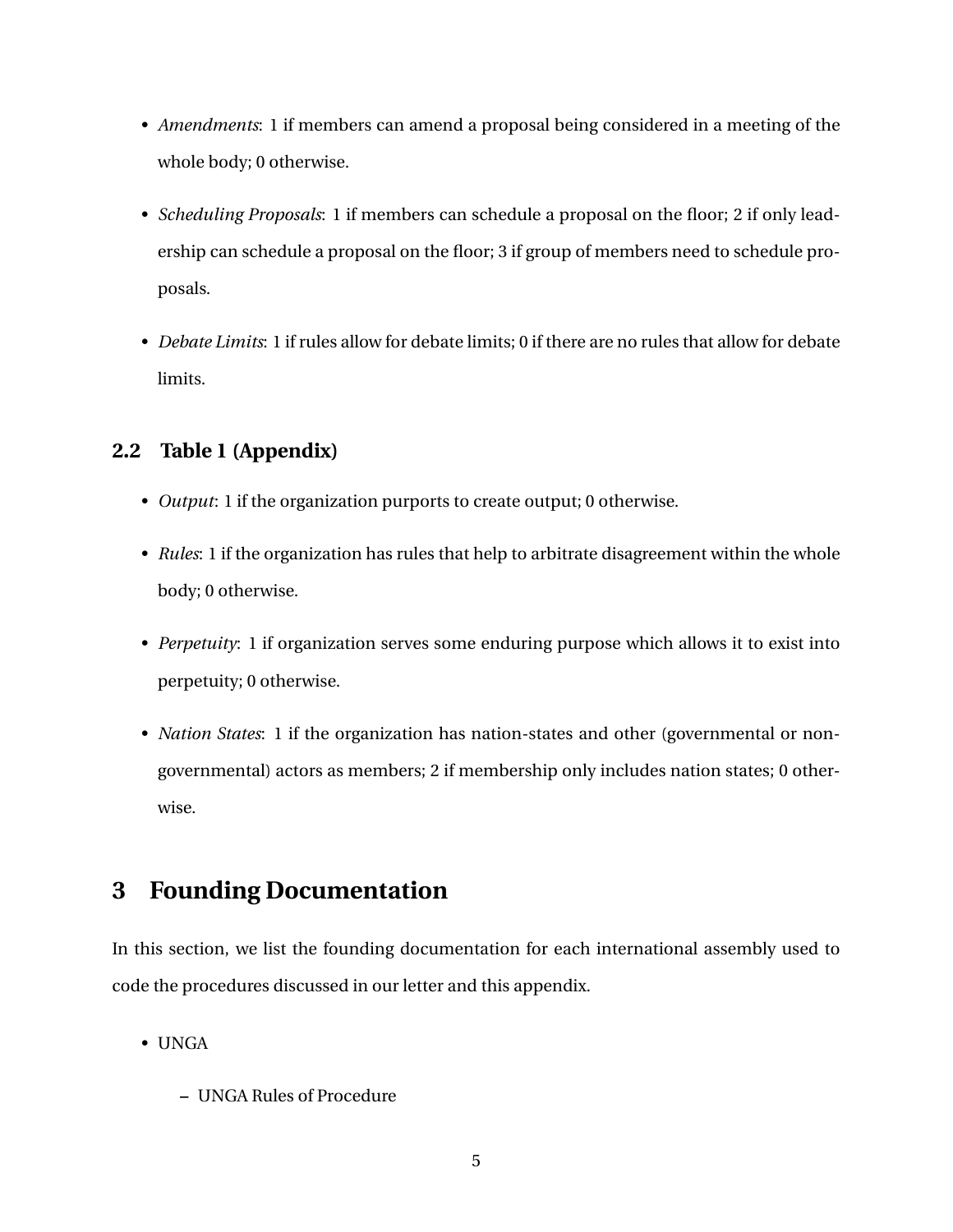#### • UNSC

- **–** Provisional Rules of Procedure of the Security Council
- **–** UN Charter
- **–** UNSC Working Methods
- UNESCO
	- **–** Constitution of the United Nations Educational, Scientific and Cultural Organization
	- **–** Rules of Procedure of the General Conference
- IMF
	- **–** IMF Articles of Agreement
	- **–** IMF Bylaws
- IBRD
	- **–** IBRD Articles of Agreement
	- **–** IBRD Bylaws
	- **–** IBRD Rules of Procedure for meetings of the Executive Directors
- IFC
	- **–** IFC Articles of Agreement
	- **–** IFC Bylaws
- WTO
	- **–** Agreement Establishing the World Trade Organization
- OPEC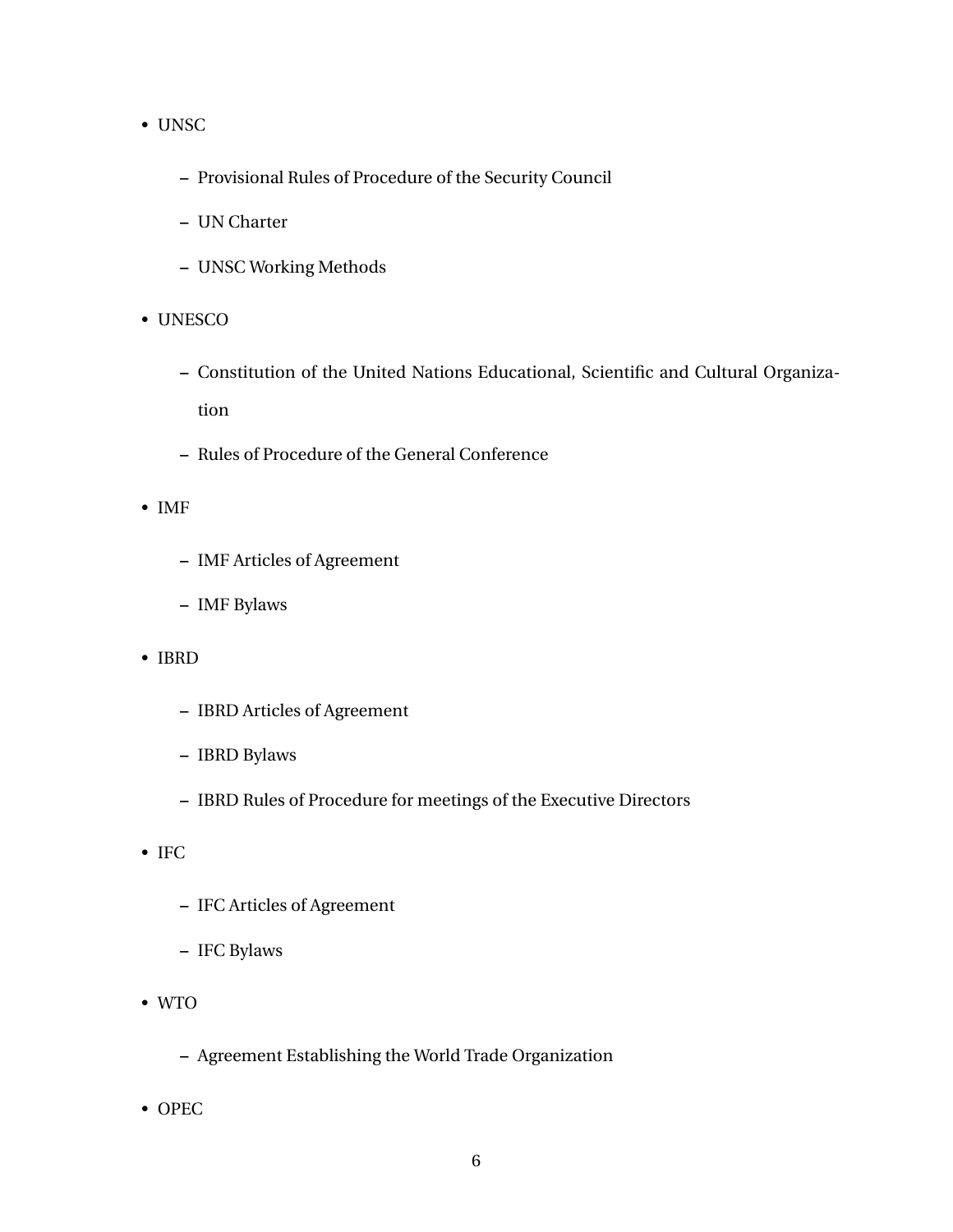- **–** OPEC Statute
- NATO
	- **–** The North Atlantic Treaty
- LAS
	- **–** Pact of the League of Arab States
	- **–** Internal Regulations of the Committees of the League of Arab States
	- **–** Internal Regulations of the Council of the League of Arab States
	- **–** Internal Regulations of the Secretary-General of the League of Arab States
- ASEAN
	- **–** ASEAN Charter
- OAS
	- **–** Rules of Procedure of the General Assembly of the Organization of American States
- ICAO
	- **–** Convention on International Civil Aviation 9th edition
	- **–** Standing Rules of Procedure of the Assembly of the International Civil Aviation Organization
- ISO
	- **–** ISO Statutes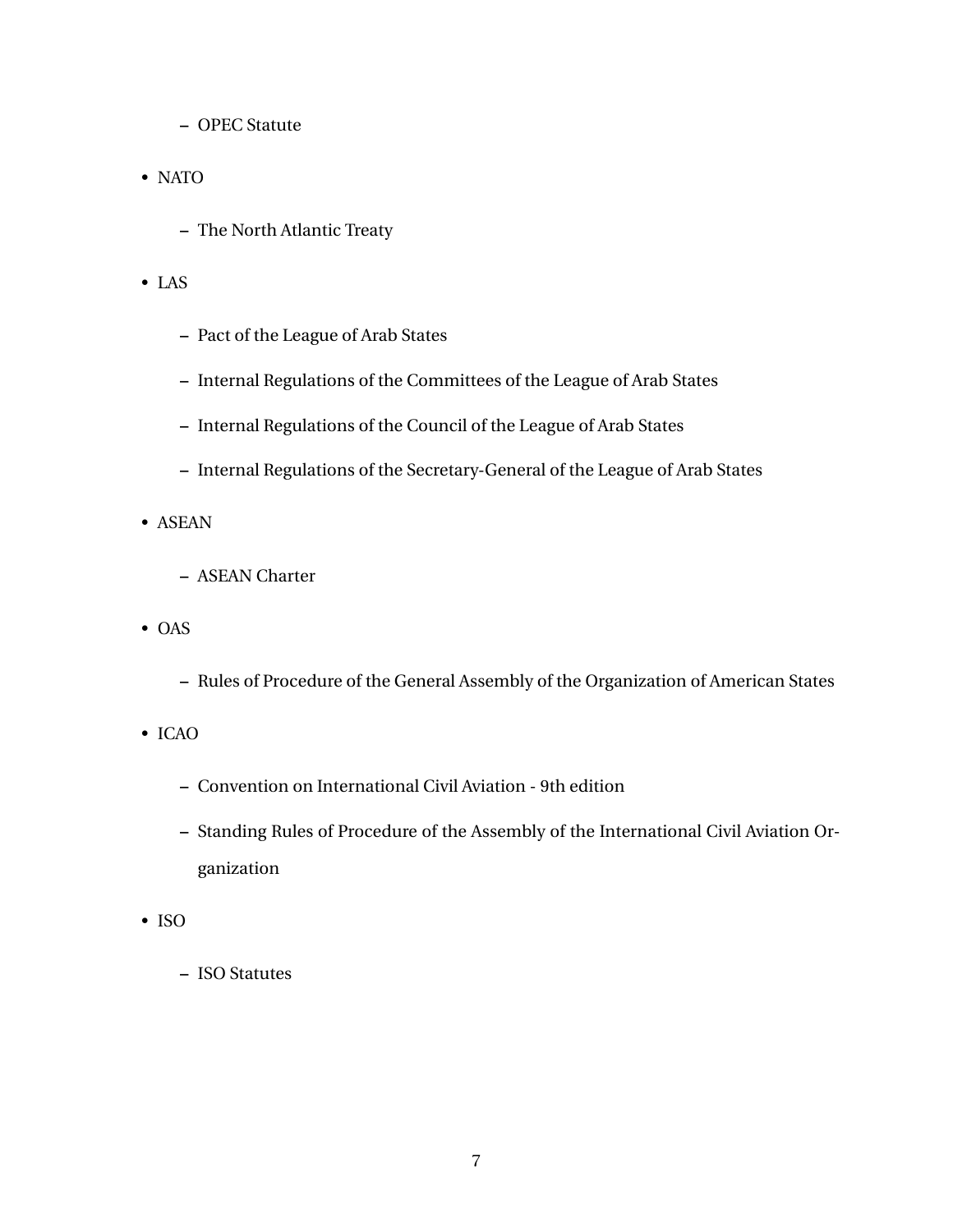## **References**

- Ainsworth, Scott and Marcus Flathman. 1995. "Unanimous Consent Agreements as Leadership Tools." *Legislative Studies Quarterly* 20(2):177–195.
- Aldrich, John H. 1994. "A Model of a Legislature with Two Parties and a Committee System." *Legislative Studies Quarterly* 19(3):313–339.
- Alker, Hayward R and Bruce M Russett. 1965. *World Politics in the General Assembly*. Yale University Press.
- Allen, Susan Hannah and Amy T. Yuen. 2014. "Setting the Agenda: A Legislative Approach to Explaining UN Security Council Actions." Working paper.
- Allen, Susan Hannah and Amy T. Yuen. 2018. "Taming the Veto in the United Nations Security Council." Presented at the 2018 annual meeting of the American Political Science Association.

Arnold, R Douglas. 1990. *The Logic of Congressional Action*. Yale University Press.

- Baron, Darvid P. and John A. Ferejohn. 1987*a*. "The Power to Propose." Graduate School of Business, Stanford University.
- Baron, David P. and John A. Ferejohn. 1987*b*. "Bargaining and Agenda Formation in Legislatures." *American Economic Review* 77(2):303–309.
- Baron, David P. and John A. Ferejohn. 1987*c*. "Bargaining and Agenda Formation in Legislatures." *American Economic Review* 77(2):303–309.
- Baron, David P. and John A. Ferejohn. 1989. "Bargaining in Legislatures." *American Political Science Review* 83(4):1181–1206.
- Bianco, William T. 1997. "Reliable Source of Usual Suspects? Cue-taking, Information Transmission, and Legislative Committees." *Journal of Politics* 59(3):913–924.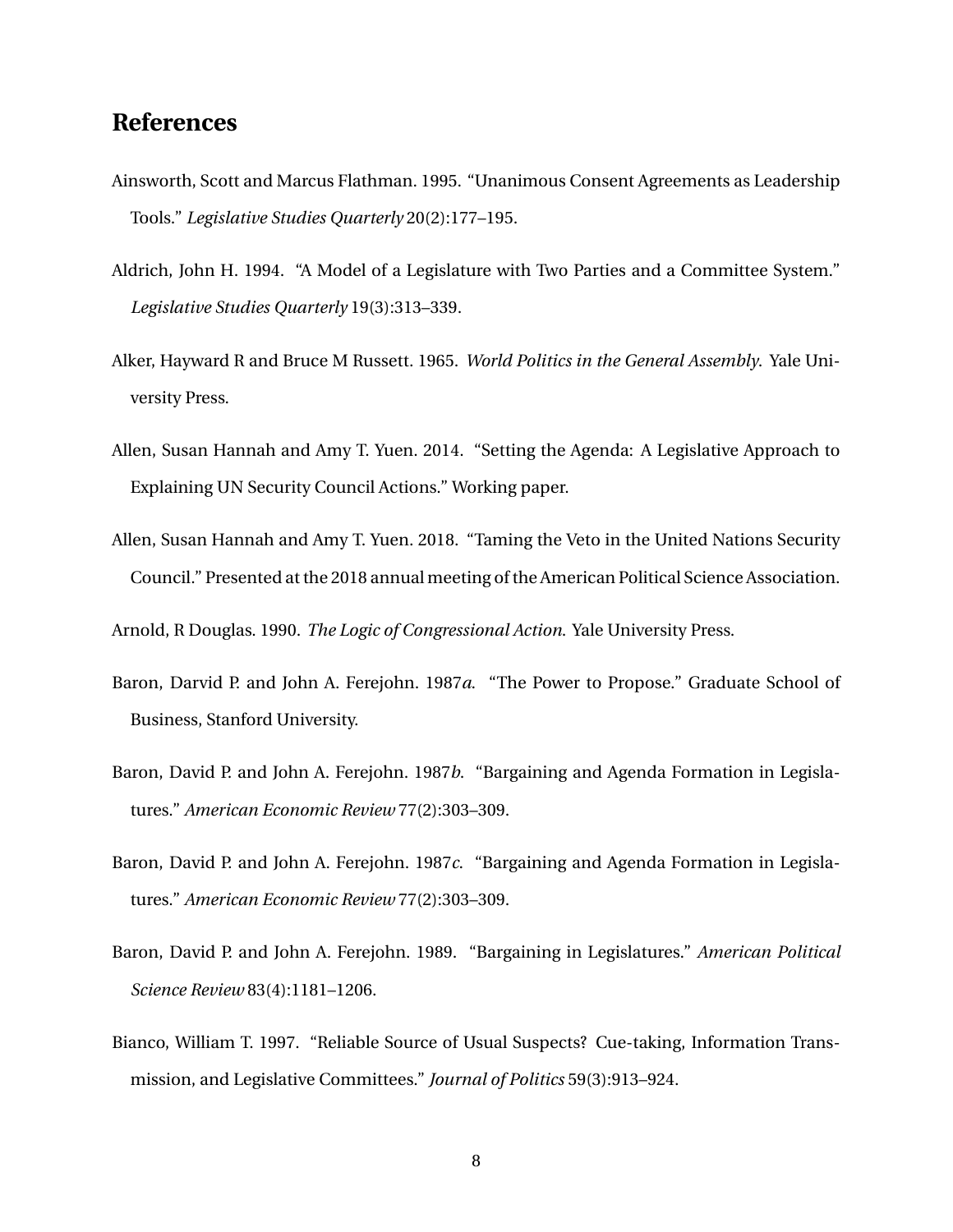- Black, Duncan. 1948. "On the Rationale of Group Decision-Making." *Journal of Political Economy* 56(1):23–34.
- Black, Duncan. 1958. *The Theory of Committees and Elections*. Cambridge University Press.
- Bowler, Shaun and David M. Farrell. 1995. "The Organizing of the European Parliamento Committees, Specialization and Coordination." *British Journal of Political Science* 25:219–243.
- Carey, John M. 2003. "Discipline, Accountability, and Legislative Voting in Latin America." *Comparative Politics* 35:191–211.
- Carrubba, Clifford J., Matthew Gabel, Lacey Murrah, Ryan Clough, Elizabeth Montgomery and Rebecca Schamback. 2006. "Off the Record: Unrecorded Legislative Votes, Selection Bias and Roll-Call Vote Analysis." *British Journal of Political Science* 36(4):691–704.
- Carrubba, Clifford, Matthew Gabel and Simon Hug. 2008. "Legislative Voting Behavior, Seen and Unseen: A Theory of Roll-Call Vote Selection." *Legislative Studies Quarterly* 33(4):543– 572.
- Cox, Gary W. and Mathew D. McCubbins. 1993. *Legislative Leviathan: Party Government in the House*. University of California Press.
- Cox, Gary W. and Mathew D. McCubbins. 2005. *Setting the Agenda*. New York: Cambridge University Press.
- Crisp, Brian F. and Amanda Driscoll. 2012. "The Strategic Use of Legislative Voting Procedures." *Legislative Studies Quarterly* 37(1):67–97.
- Denzau, Arthur T. and Robert J. Mackay. 1983. "Gatekeeping and Monopoly Power of Committees: An Analysis of Sincere and Sophisticated Behavior." *American Journal of Political Science* 27(4):740–761.

Downs, Anthony. 1957. *An Economic Theory of Democracy*. Harper.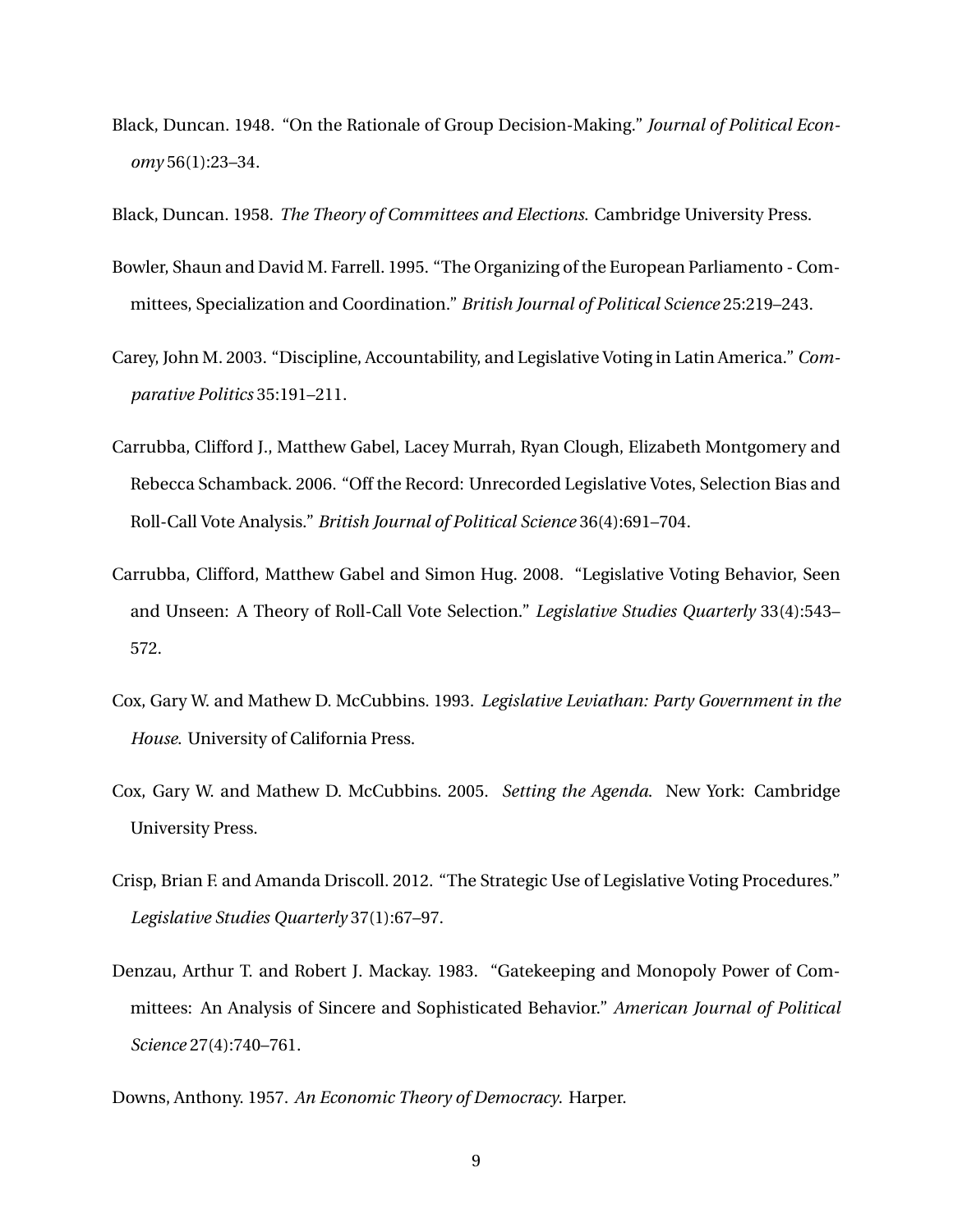- Dreher, Axel, Jan-Egbert Sturm and James Raymond Vreeland. 2009. "Development Aid and International Politics: Does Membership on the UN Security Council Influence World Bank Decisions?" *Journal of Development Economics* 88(1):1–18.
- Dreher, Axel and Nathan M Jensen. 2007. "Independent Actor or Agent? An Empirical Analysis of the Impact of US Interests on International Monetary Fund Conditions." *Journal of Law and Economics* 50(1):105–124.

Farquharson, Robin. 1969. *Theory of Voting*. Yale University Press.

Fenno, Richard F. 1966. *The Power of the Purse: Appropriations Politics in Congress*. Little Brown.

Fenno, Richard F. 1973. *Congressmen in Committees*. Boston: Little Brown.

- Finocchiaro, Charles J and Jeffery A Jenkins. 2008. "In Search of Killer Amendments in the Modern US House." *Legislative Studies Quarterly* 33(2):263–294.
- Fish, M. Steven and Matthew Kroenig. 2011. *The Handbook of National Legislatures: A Global Survey*. Cambridge University Press.

<span id="page-9-0"></span>Gandhi, Jennifer. 2008. *Political Institutions Under Dictatorship*. Cambridge University Press.

- Gartzke, Erik. 1998. "Kant We All Just Get Along? Opportunity, Willingness, and the Origins of the Democratic Peace." *American Journal of Political Science* pp. 1–27.
- Gilligan, Thomas W. and Keith Krehbiel. 1987. "Collective Decisionmaking and Standing Committees: An Informational Rationale for Restrictive Amendment Procedures." *Journal of Law, Economics, & Organization* 3(2):287–335.
- Gilligan, Thomas W. and Keith Krehbiel. 1990. "Organization of Informative Committees by a Rational Legislature." *American Journal of Political Science* 34(2):531–564.
- Gilligan, Thomas W. and Keith Krehbiel. 1997. "Specialization Decisions Within Committee." *Journal of Law, Economics, & Organization* 13(2):366–386.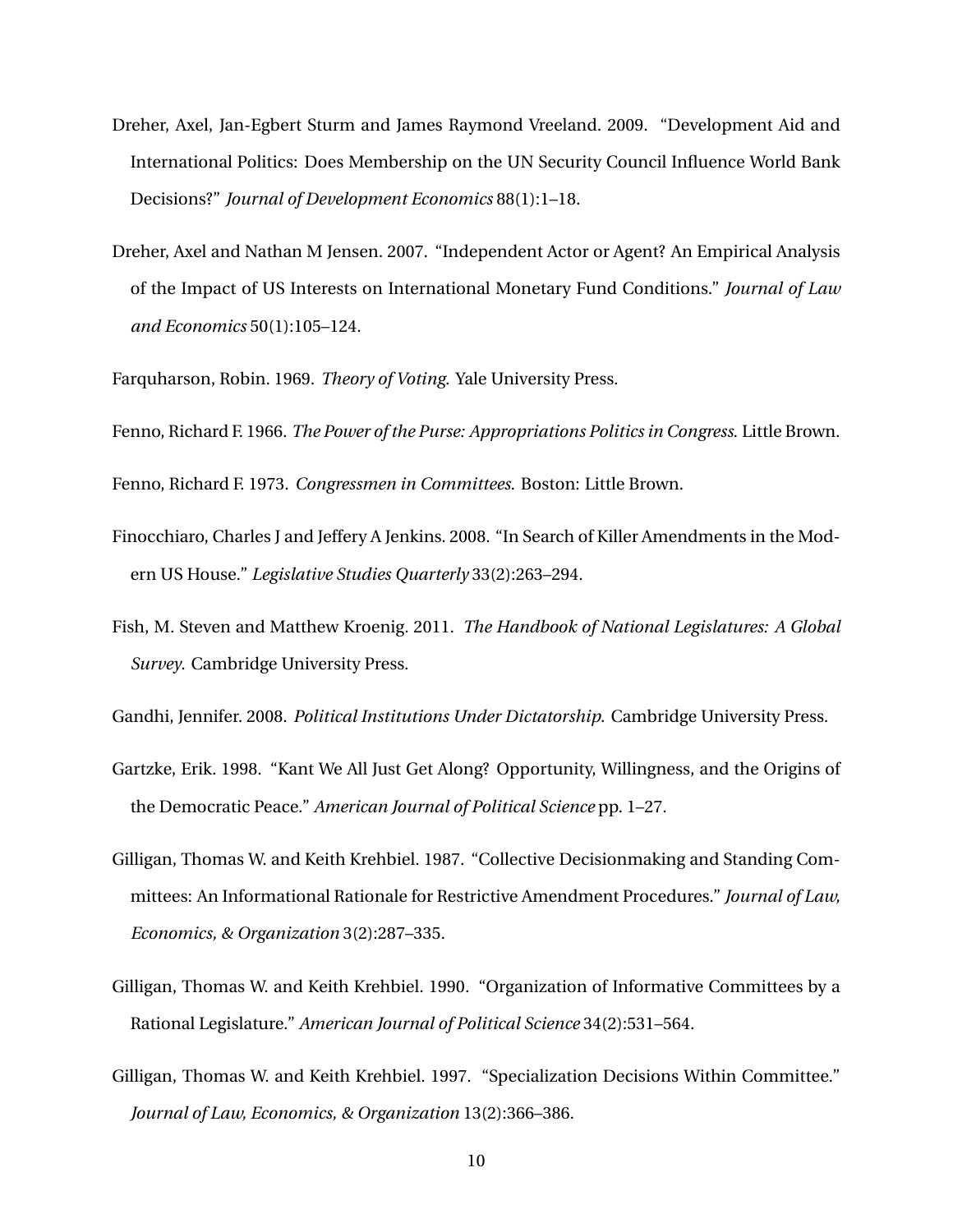- Groseclose, Tim and James M. Snyder. 1996. "Buying Supermajorities." *American Political Science Review* 90(2):303–315.
- Groseclose, Tim, Steven D. Levitt and James M. Snyder. 1999. "Comparing Interest Groups Scores Across Time and Chambers: Adjusted ADA Scores or the U.S. Congress." *American Political Science Review* 93(1):33–50.
- Hafner-Burton, Emilie M, Jana Von Stein and Erik Gartzke. 2008. "International Organizations Count." *Journal of Conflict Resolution* 52(2):175–188.
- Hage, Frank M. 2007. "Committee Decision-Making in the Council of the European Union." *European Union Politics* 8(3):299–328.
- <span id="page-10-1"></span>Høyland, Bjørn. N.d. Parliaments. In *The Oxford Handbook of International Organizations*.
- Hug, Simon. 2010. "Selection Effects in Roll Call Votes." *British Journal of Political Science* 40(01):225–235.
- <span id="page-10-2"></span>Hurd, Ian. 2014. *International Organizations: Politics, Law, Practice*. 2nd ed. Cambridge University Press.
- <span id="page-10-0"></span>Karns, Margaret P. 2016. General assemblies and assemblies of states parties. In *The Oxford Handbook of International Organizations*.
- Kim, Soo Yeon and Bruce Russett. 1996. "The New Politics of Voting Alignments in the United Nations General Assembly." *International Organization* 50(04):629–652.
- Koger, Gregory. 2006. "Cloture Reform and Party Government in the Senate, 1918-1925." *Journal of Politics* 68(3):708–719.

Krehbiel, Keith. 1992. *Information and Legislative Organization*. University of Michigan Press. Krehbiel, Keith. 1998. *Pivotal Politics: A Theory of U.S. Lawmaking*. University of Chicago Press.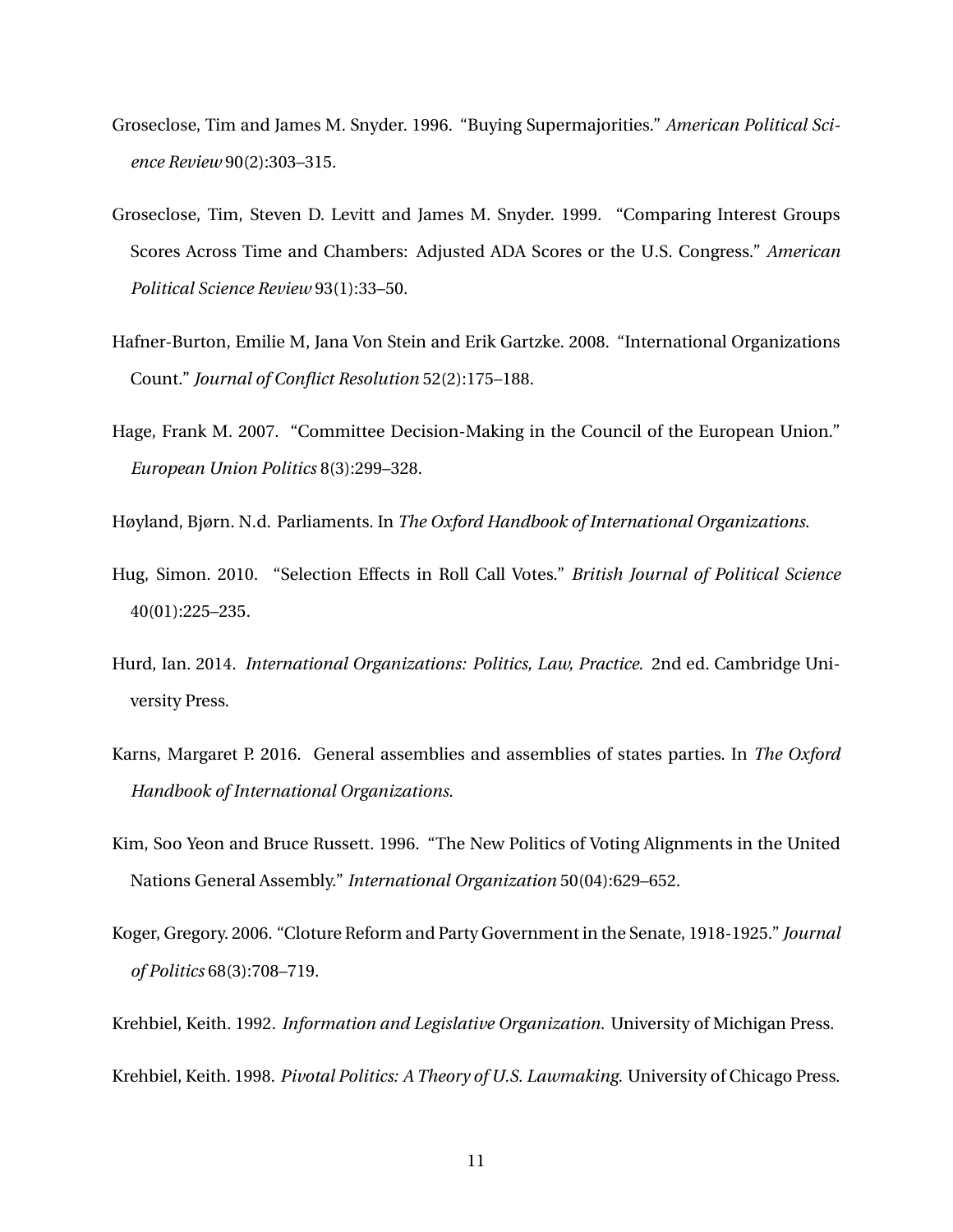- Levy, Gilat. 2007. "Decision Making in Committees: Transparency, Reputation, and Voting Rules." *American Economic Review* 97(1):150–168.
- Lynch, Michael S, Anthony J Madonna and Jason M Roberts. 2016. "The Cost of Majority-Party Bias: Amending Activity under Structured Rules." *Legislative Studies Quarterly* 41(3):633–655.

MacNeil, Neil. 1963. *Forge of Democracy: The House of Representatives*. New York: David McKay.

- Marshall, Bryan W. 2005. *Rules for War: Procedural Choice in the US House of Representatives*. Gower Publishing, Ltd.
- Martin, Lisa L and Beth A Simmons. 1998. "Theories and Empirical Studies of International Institutions." *International Organization* 52(4):729–757.
- Mayhew, David R. 1974. *Congress: The Electoral Connection*. Yale University Press.
- McGann, Anthony J. 2004. "The Tyranny of the Supermajority: How Majority Rule Protects Minorities." *Journal of Theoretical Politics* 16(1):53–77.
- McIntyre, Elizabeth. 1954. "Weighted Voting in International Organizations." *International Organization* 8(04):484–497.
- McKelvey, Richard D. 1976. "Intransitivities in Multidimensional Voting Models and Some Implications for Agenda Control." *Journal of Economic Theory* 12(1):pp. 472–482.
- Milner, Helen V. 1998. "Rationalizing Politics: The Emerging Synthesis of International, American, and Comparative Politics." *International Organization* 52(4):759–786.
- Neumayer, Laure. 2008. "Euroscepticism as a Political Label: The Use of European Union Issues in Political Competition in the New Member States." *European Journal of Political Research* 47(2):135–160.

Oleszek, Walter J. 2014. *Congressional Procedures and the Policy Process*. 9th ed. SAGE CQ Press.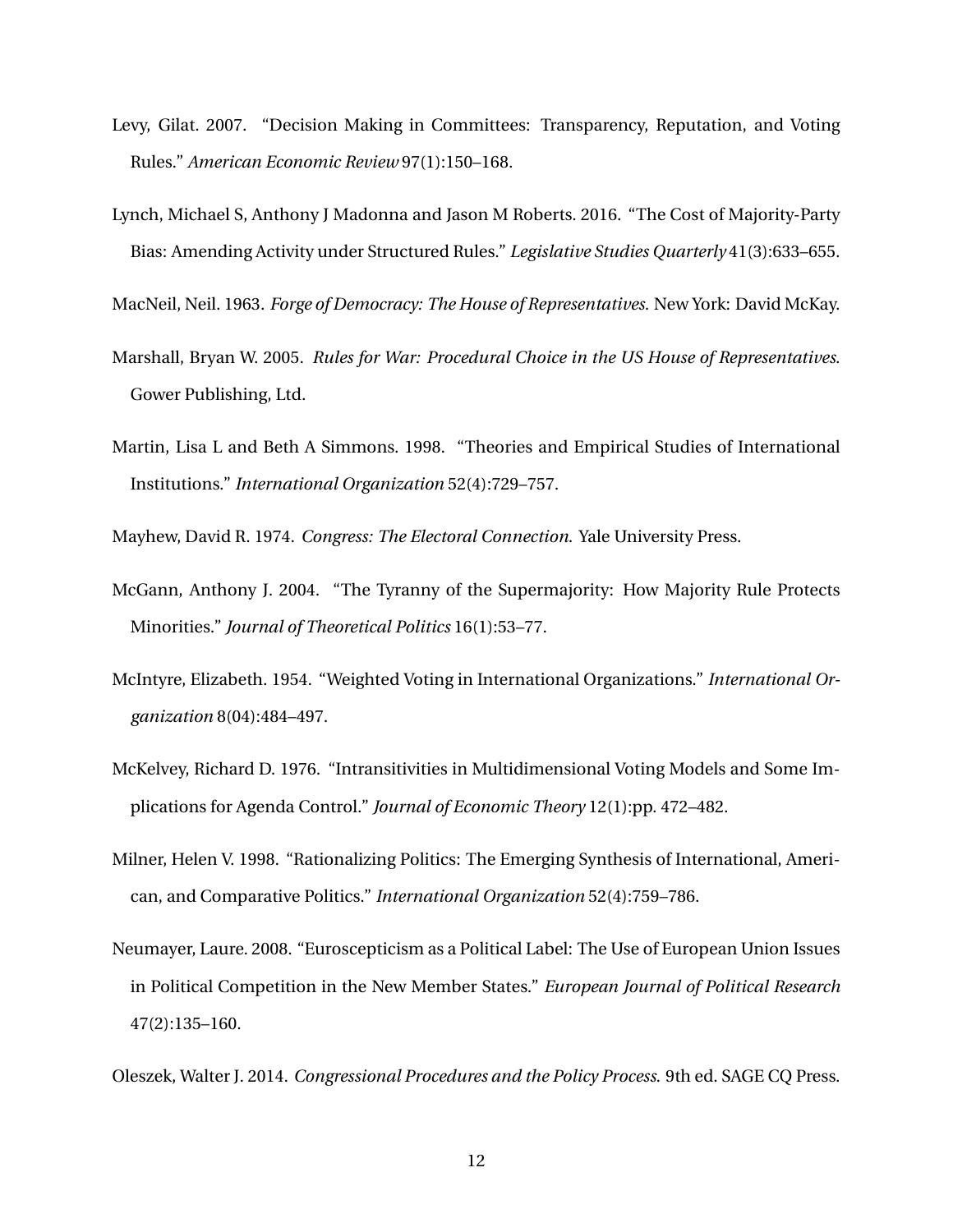- Pearson, Kathryn and Eric Schickler. 2009. "Discharge Petitions, Agenda Control, and the Congressional Committee System, 1929-76." *Journal of Politics* 71(1):1238–1256.
- <span id="page-12-0"></span>Pease, Kelly-Kate S. 2012. *International Organizations: Perspective on Governance in the Twentyfirst Century*. 5th ed. Longman.
- Pollack, Mark A. 2005. "Theorizing the European Union: International Organization, Domestic Polity, or Experiment in New Governance?" *Annual Review of Political Science* 8:357–398.
- Polsby, Nelson W. 1968. "The Institutionalization of the U.S. House of Representatives." *American Political Science Review* 62(1):144–168.
- Poole, Keith and Howard Rosenthal. 2007. *Ideology and Congress*. New Brunswick: Transaction Publishers.
- Roberts, Jason M. and Steven S. Smith. 2003. "Procedural Contexts, Party Strategy, and Conditional Party Voting in the US House of Representatives, 1971–2000." *American Journal of Political Science* 47(2):305–317.

Rohde, David W. 1991. *Parties and Leaders in the Postreform House*. University of Chicago Press.

- Romer, Thomas and Howard Rosenthal. 1978. "Political Resource-Allocation, Controlled Agendas, and the Status Quo." *Public Choice* 33(4):27–43.
- Shepsle, K. A. and B. R. Weingast. 1987. "The Institutional Foundations of Committee Power." *American Political Science Review* 81(1):85–104.
- Shepsle, Kenneth A and Barry R Weingast. 1981. "Structure-induced equilibrium and legislative choice." *Public choice* 37(3):503–519.
- Shepsle, Kenneth A and Barry R Weingast. 1984. "Political Solutions to Market Problems." *American Political Science Review* pp. 417–434.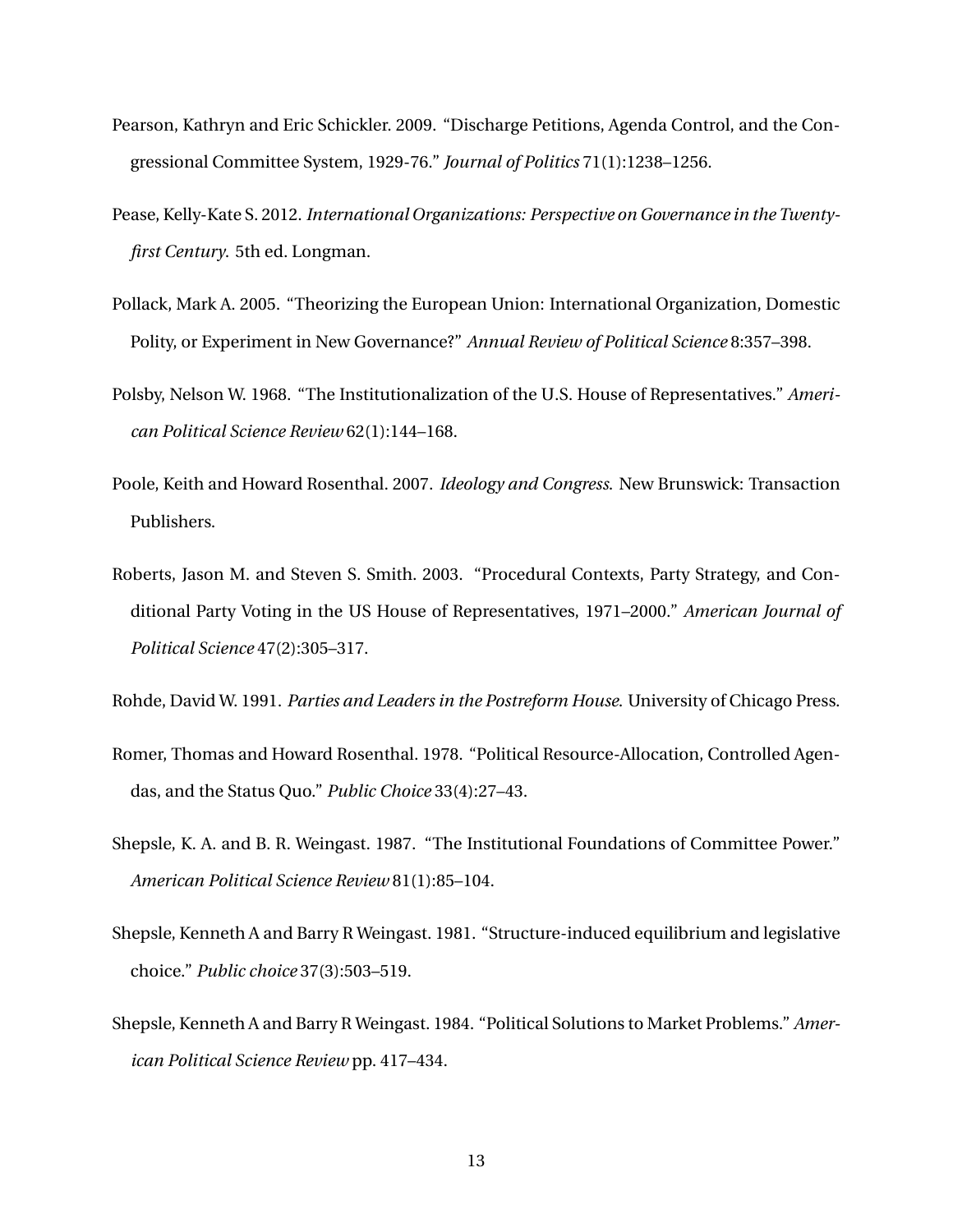- Shepsle, Kenneth A and Barry R Weingast. 1994. "Positive Theories of Congressional Institutions." *Legislative Studies Quarterly* 19(2):149–179.
- Snyder, James M. and Michael M. Ting. 2008. "Interest Groups and the Electoral Control of Politicians." *Journal of Public Economics* 92(3):482–500.
- Squire, Peverill. 1992. "The Theory of Legislative Institutionalization and the California Assembly." *Journal of Politics* 54(4):1026–1054.
- Talbert, Jeffrey C. and Matthew Potoski. 2002. "Setting the Legislative Agenda: The Dimensional Structure of Bill Cosponsoring and Floor Voting." *Journal of Politics* 64(3):864–891.
- <span id="page-13-0"></span>Talmon, Stefan. 2005. "The Security Council as World Legislature." *American Journal of International Law* 99(1):175–193.
- Tsebelis, George and Geoffrey Garrett. 1996. "Agenda Setting Power, Power Indices, and Decision Making in the European Union." *International Review of Law and Economics* 16(3):345– 361.
- Tsebelis, George and Geoffrey Garrett. 1997. "Agenda Setting, Vetoes and the European Union's Co-decision Procedure." *The Journal of Legislative Studies* 3(3):74–92.
- Tsebelis, George and Geoffrey Garrett. 2000. "Legislative Politics in the European Union." *European Union Politics* 1(1):9–36.
- Vermeule, Adrian. 2007. "Absolute Majority Rules." *British Journal of Political Science* 37:643– 658.
- Voeten, Erik. 2000. "Clashes in the Assembly." *International Organization* 54(02):185–215.
- Voeten, Erik. 2013. *Data and Analyses of Voting in the United Nations General Assembly*. Routledge London.